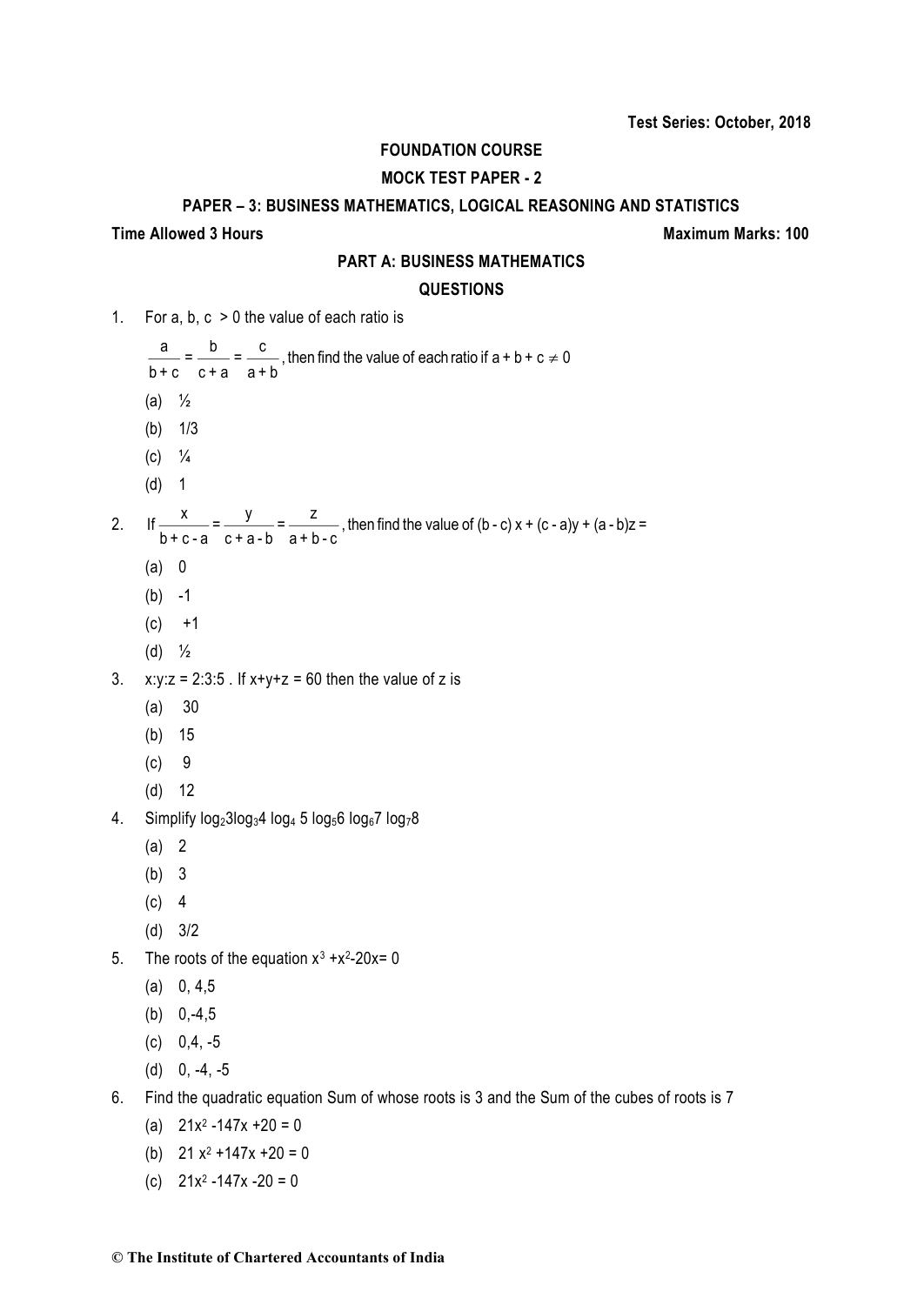- (d)  $-21x^2 147x + 20 = 0$
- 7. Find the quadratic equation given that  $5+\sqrt{3}$  is one root
	- (a)  $x^2 10x + 22 = 0$ (b)  $x^2 + 10x - 22 = 0$ (c)  $x^2 - 10x - 22 = 0$
	- (d)-  $x^2 10x + 22 = 0$

8. If αand β are the roots of the equation 3x<sup>2</sup>-5x+3 = 0 then the value of  $\frac{\alpha}{\alpha} + \frac{\beta}{\alpha}$  $\frac{\alpha}{\beta} + \frac{\beta}{\alpha}$  is

- (a) 7/9
- $(b) -7/9$
- (c) 8/9
- (d) -8/9
- 9. Find the truth set of 3x–6 < 3
	- (a)  $\{x : x < 5\}$
	- (b)  $\{x : x > 5\}$
	- (c) {x : x < 3}
	- (d)  $\{x : x < 3\}$
- 10. Find the value of  $\frac{2}{3} \frac{1}{4}(x+2) > 3x 1\frac{1}{3}$  $\frac{1}{4}$ (x+2) > 3x - 1 $\frac{1}{3}$ 1 3  $\frac{x}{-}$  -  $\frac{1}{x+2}$  > 3x -
	- (a)  $x < 2/7$
	- (b)  $x > 2/7$
	- (c) x < 3/7
	- (d)  $x > 4/7$
- 11. A manufacturer produces two items A and B. He has Rs.10,000 to invest and a space to store 100 items. A table costs him Rs.400 and a chair Rs.100. Express this in the form of linear inequalities.
	- (a)  $x + y \le 100$ ,  $4x + y \le 100$ ,  $x \ge 0$ ,  $y \ge 0$
	- (b)  $x + y \le 1000$ ,  $2x + 5y < 1000$ ,  $x \ge 0$ ,  $y \ge 0$
	- (c)  $x + y > 100$ ,  $4x + y \ge 100$ ,  $x \ge 0$ ,  $y \ge 0$
	- (d) none of these
- 12. A sum of money placed at compound interest double itself in 3 years. In how many years will it amount to eight times itself?
	- (a) 5 years
	- (b) 9 years
	- (c) 8 years
	- (d) 7 years
- 13. The difference between the compound interest and simple interest on Rs. 1,000 for 2 years at the rate of 10% per annum is
	- (a) Rs.40
	- (b) Rs.20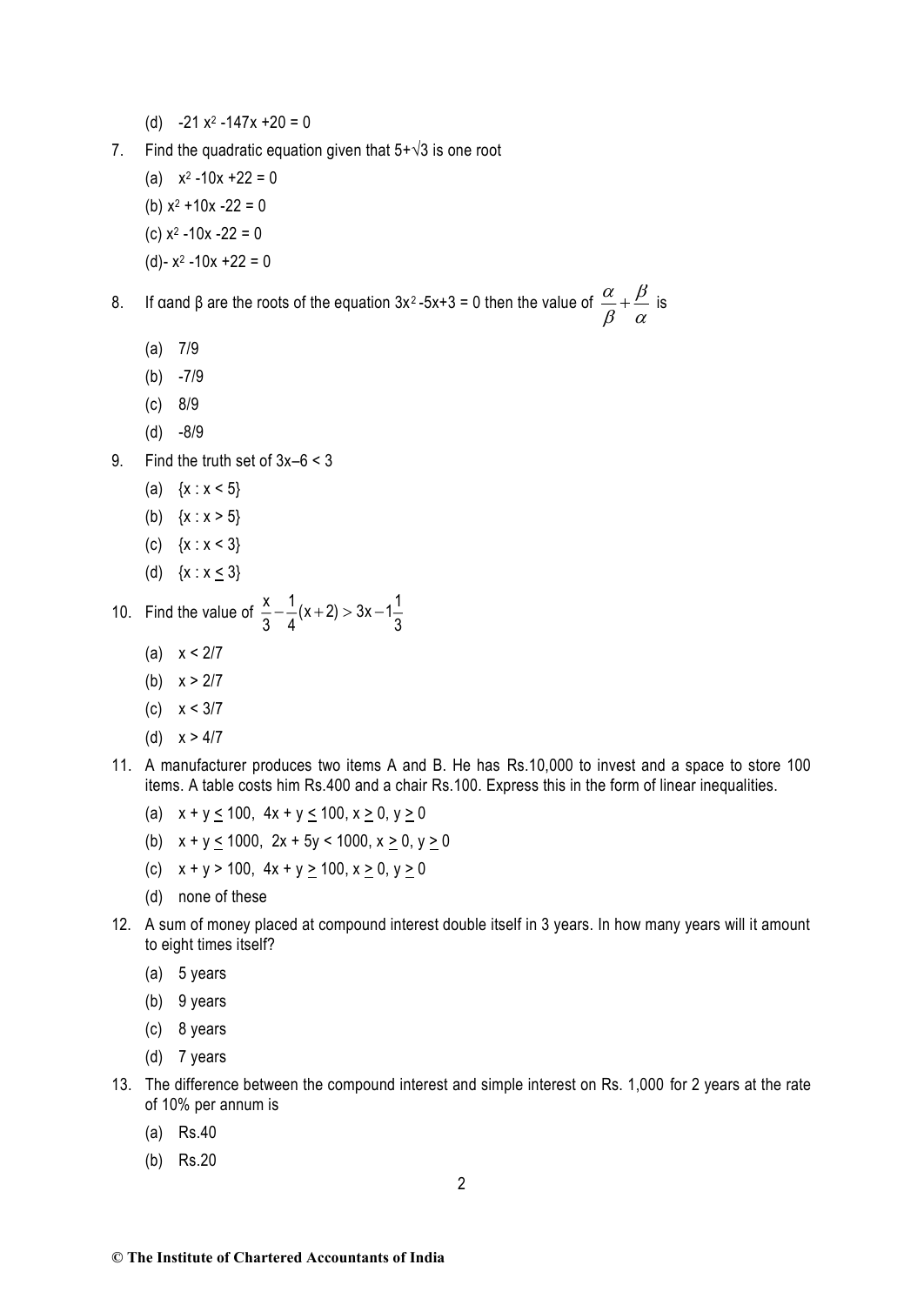- (c) Rs.30
- (d) Rs.10
- 14. Sanjana borrows Rs.5,00,000 to buy a house. If she pays equal instalments for 20 years and 10% interest on outstanding balance what will be the equal annual installment? ( $[ P(20, 0.10) = 8.51356 )$ )
	- (a) Rs. 58,729.84
	- (b) Rs. 58,792.54
	- (c) Rs. 85,729.54
	- (d) Rs. 85,792.45
- 15. X bought a TV costing 25,000 making down payment of Rs. 5000 and agreeing to make equal annual payment for four years. How much would be each payment if the interest on unpaid amount be 14% compounded annually? [ P(4, 0.14) = 2.91731]
	- (a) Rs.6855.63
	- (b) Rs.6850.63
	- (c) Rs.6859
	- (d) Rs.6871
- 16. In how many ways can the letters of words "ACCOUNTANT" be arranged if vowels always occur together?
	- (a) 7560
	- (b) 7650
	- (c) 7660
	- (d) 7550
- 17. From a committee of 8 persons, in how many ways can we choose a chairman and a vice chairman assuming one person cannot hold more than one position?
	- (a) 50
	- (b) 56
	- (c) 62
	- (d) none of these

18. 
$$
\int \frac{1}{x \log x} dx = ?
$$

- (a)  $log|x| + c$
- (b)  $log$   $|logx|$  + c
- (c)  $(log x)^{2} + c$
- (d) none of these

19. If 
$$
x = at^2
$$
 and  $y = 2at$  then  $\frac{dy}{dx}$  at  $t = 1$ 

- (a) 2
- (b) 1
- (c) 1/2
- (d)  $\frac{1}{2}$ 2*<sup>a</sup>*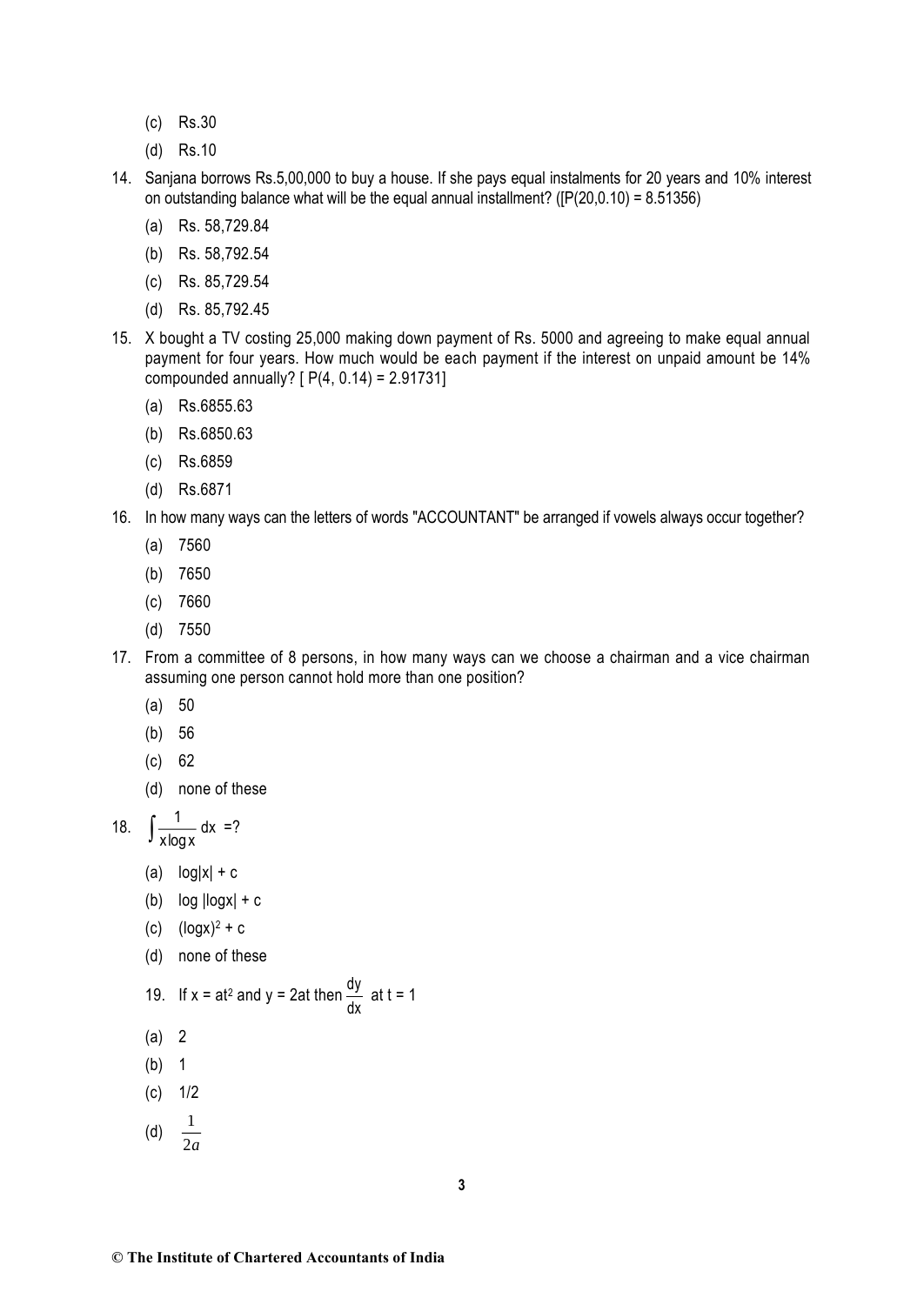20. 
$$
\int_{0}^{2} \frac{\sqrt{x}}{\sqrt{x} + \sqrt{2 - x}} dx
$$
 is equal to  
\n(a) -1  
\n(b) 0  
\n(c) 2  
\n(d) 1  
\n21. The marginal cost function for production is 10+24x-3x<sup>2</sup>. If the total cost of producing one unit is Rs. 25 find  
\nthe total cost function for production is 10+24x-3x<sup>2</sup>. If the total cost of producing one unit is Rs. 25 find  
\n(a) 4+10x+12x<sup>2</sup>-x<sup>2</sup>  
\n(b) 4+10x+12x<sup>2</sup>-x<sup>3</sup>  
\n(c) 4+10x+12x<sup>2</sup>-x<sup>3</sup>  
\n(d) 4-10x+12x<sup>2</sup>-x<sup>3</sup>  
\n22. If y = e<sup>x</sup> - e<sup>x</sup> then  $\frac{dy}{dx} - \sqrt{y^2 + 4}$  is equal to  
\n(a) 1  
\n(b) 0  
\n(c) -1  
\n(d) none of these  
\n23. Evaluate: 
$$
\int \frac{1}{x(x+1)} dx
$$
  
\n(a) x+log (x+1)+c  
\n(b) x-log (x+1)+c  
\n(c) log x - log(x+1)+c  
\n(d) none of these  
\n24. The domain of {(1,7),(2,6)} is  
\n(a) (1,6)  
\n(b) (7,6)  
\n(c) (1,2)  
\n(d) {6,7}  
\n25. The point of Intersection between the straight lines 3x+2y=6 and 3x-y=12 lie in  
\n(a) 1<sup>st</sup> quadrant  
\n(b) 2<sup>nd</sup> quadrant  
\n(c) 3<sup>rd</sup> quadrant  
\n(d) 3<sup>rd</sup> quadrant

- (d) 4<sup>th</sup> quadrant
- 26. An employer recruits experienced (x) and fresh work men (y) for his firm under the condition that he can't employ more than 9 people  $x$  and  $y$  can be related by the inequality
	- (a) x+y≠9
	- (b) x+y≤9,x≥0,y≥0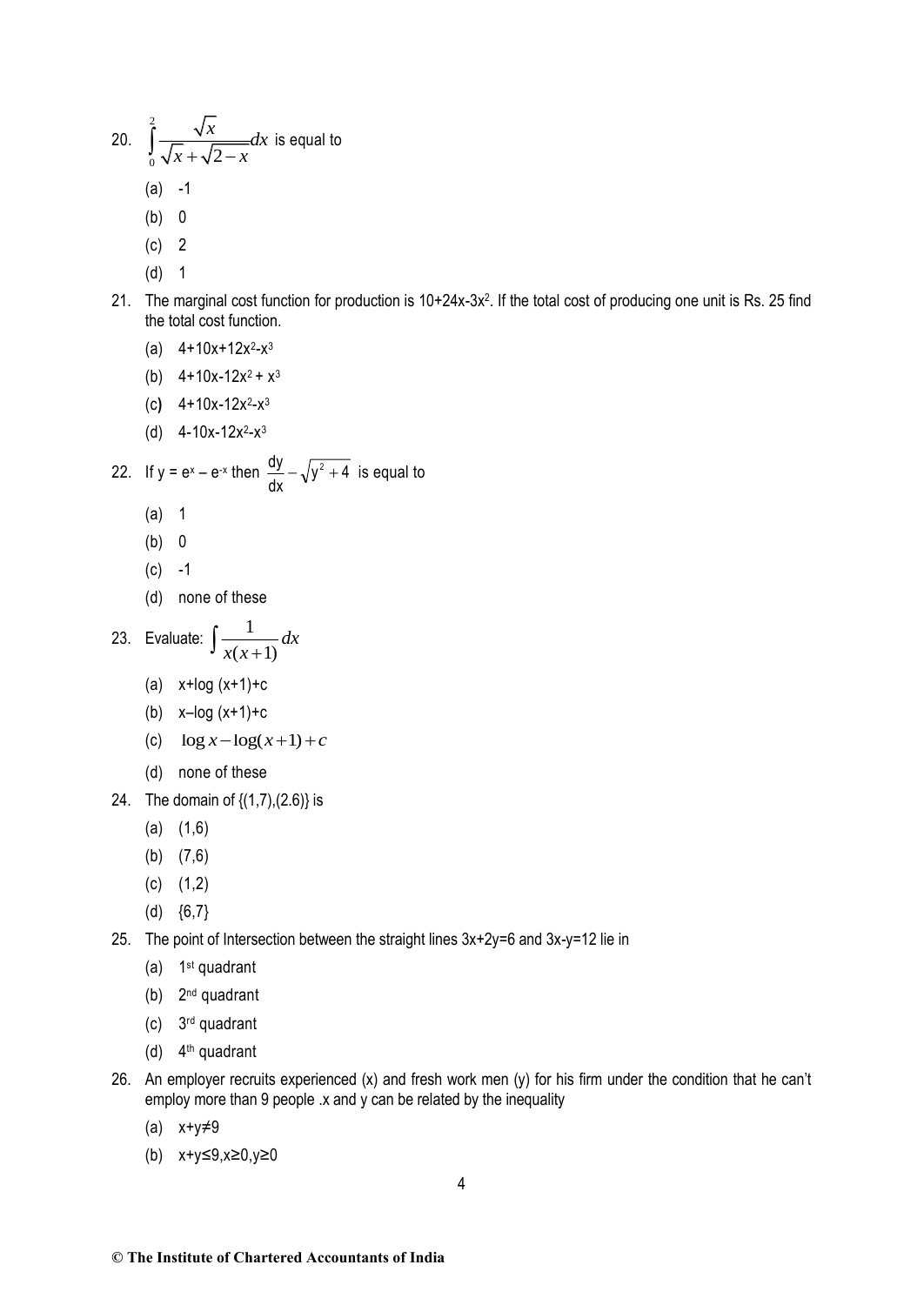- (c) x+y≥9,x≥0,y≥0
- (d) none of these
- 27. A machine can be purchased for Rs. 50,000. Machine will contribute Rs. 12,000 per year for the next five years. Assume borrowing cost is 10% per annum compounded annually. Determine whether machine would be purchased or not?
	- (a) Purchased
	- (b) Not purchased
	- (c) Profitable
	- (d) None of the above
- 28. If the effective interest is 12% per annum and the interest is compounded quarterly, the nominal interest per annum is.
	- (a) 11.78 %
	- (b) 11.21%
	- (c) 11.89%
	- (d) 11.49%
- 29. A machine depreciated at the rate of 20% on reducing balance. The original lot of the machine was Rs. 1,00,000 and ultimate scarp value is Rs. 30,000. The effective life of the machine in years is.
	- $(a)$  4.5
	- (b) 5.4
	- $(c)$  4.9
	- (d) 5
- 30. The future value of annuity on Rs. 5000 a year for 7 years at 14% per annum compound interest is given  $(1.14)$ <sup>7</sup> = 2.5023
	- (a) Rs.5300
	- (b) Rs.53653.57
	- (c) Rs.5480
	- (d) Rs.5465.23
- 31. Rs, 5,000 is paid every year for ten years to pay off a loan , what is the loan amount the loan amount if interest rate be 14% per annum compounded annually is (Given P(10, 0.14) = 5.21611)
	- (a) Rs.26080.55
	- (b) Rs.1917.13
	- (c) Rs. 52,161.1
	- (d) Rs. 19,171, 3
- 32. A∩A is equal to
	- (a) A
	- (b) φ
	- (c) Universal Set
	- (d) none of these
- 33. If  $f(x) = x+3$ ,  $g(x) = x^2$ , then  $f \circ g(x)$ 
	- (a) x <sup>2</sup>+3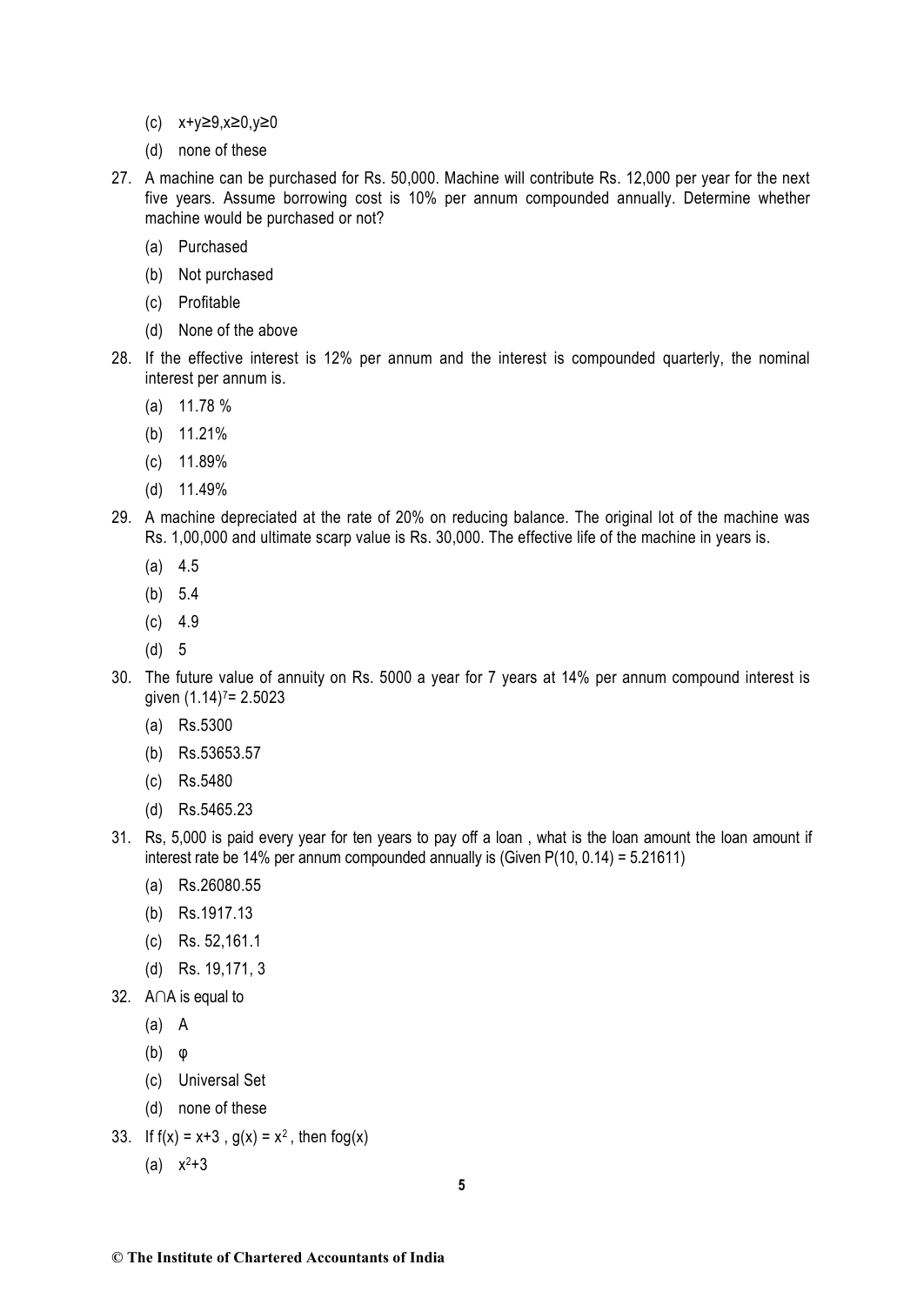- (b)  $x^2 + x + 3$
- (c)  $(x+3)^2$
- (d) none of these
- 34.  $n+2$  C  $n = 45$  find the value of n
	- (a) 7
	- (b) 8
	- (c) 9
	- (d) 6
- 35. Assuming that the discount rate is 7% per annum , how much would you pay to receive Rs.50 , growing at 5% annually forever ?
	- (a) 2,600
	- (b) 2,000
	- (c) 2,500
	- (d) 3,000
- 36. Transpose of a rectangular Matrix is
	- (a) Rectangular Matrix
	- (b) Diagonal Matrix
	- (c) Square matrix
	- (d) Scalar Matrix

37. What's a, if A = 
$$
\begin{pmatrix} 2 & 3 \\ 4 & a \end{pmatrix}
$$
 is a singular matrix ?

- (a) 5
- (b) 6
- (c) 7
- (d) 8
- 38. The two arithmetic means between 4 and 13 are
	- (a) 7,10
	- (b) 3,14
	- (c) 5,12
	- (d) 6,11
- 39. The Sum of First n terms of an A.P is  $5n^2+7n$ . The 10<sup>th</sup> term is
	- (a) 101
	- (b) 96
	- (c) 84
	- (d) 102
- 40. Four letters are written and 4 envelopes are addressed. The number of ways in which all the 4 letters do not go into correct envelopes is
	- (a) 511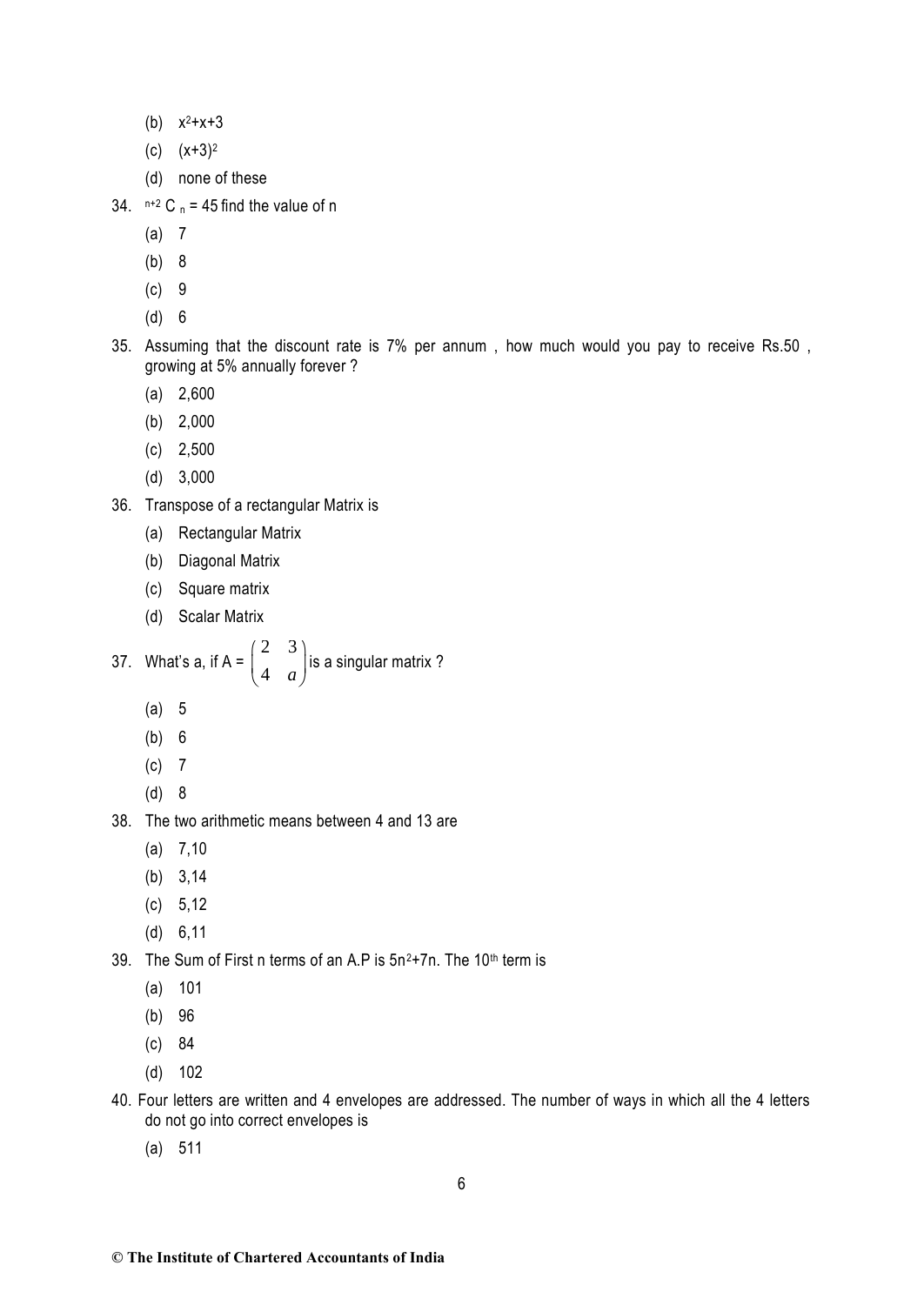- (b) 1023
- (c) 23
- (d) 15

### **Part B : Logical Reasoning**

- 41. 10, 18, 28, 40, 54, ?, 88
	- (a) 70
	- (b) 86
	- (c) 87
	- (d) 98
- 42. 18, 24, 21, 27, ?, 30, 27
	- (a) 33
	- (b) 30
	- (c) 24
	- (d) 21
- 43. If F=6, MAT=34, then how much is CAR?
	- (a) 21
	- (b) 22
	- (c) 25
	- (d) 28
- 44. If in a certain language NAME is written as 4258 then what is coded as MEAN?
	- (a) 2458
	- (b) 5842
	- (c) 8524
	- (d) 5824
- 45. 52, 51, 48, 43, 34, 27, 16
	- (a) 27
	- (b) 34
	- (c) 43
	- (d) 48
- 46. 1, 4, 9, 16, 24, 25, 36
	- (a) 9
	- (b) 24
	- (c) 25
	- (d) 36
- 47. A man is facing East, then he turns left and goes 10 m, then turns right and goes 5 m then goes 5 m to the South and from there 5 m to West. In which direction is to be from his original place?
	- (a) East
	- (b) West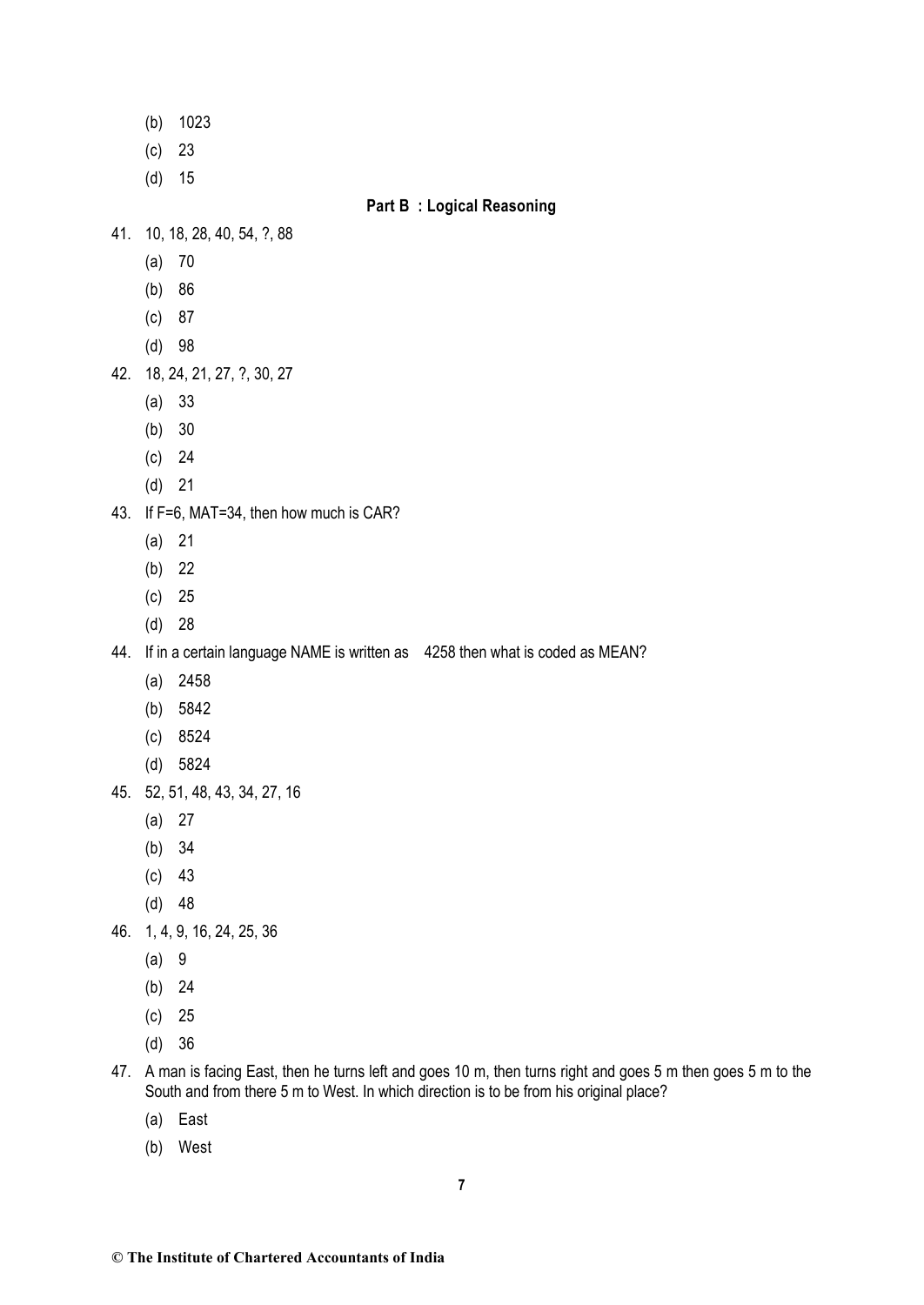- (c) North
- (d) South
- 48. A rat run 20 feet towards East and turns to right runs 10 feet and turns to right runs 9 feet and again turns to left runs 5 feet and then turns to left runs 12 feet and finally turns to left and runs 6 feet . Now what direction is the rat facing.
	- (a) East
	- (b) North
	- (c) West
	- (d) South

Six persons P, Q, R, S, T and U are sitting in two rows, three in each.

T is not at the end of any row

S is the second to the left of U

R the neighbour of T, is sitting diagonally opposite to S.

Q is the neighbour of U

49. Which of the following are sitting diagonally opposite to each other?

- (a) U and R
- (b) S and P
- (c) P and R
- (d) P and U
- (e) P and Q
- 50. Which of the following are in the same row?
	- (a) P and T
	- (b) T and S
	- (c) R and Q
	- (d) P and Q
	- (e) R and T
- 51. Which of the following are in one of the two rows?
	- (a) UQR
	- (b) RTQ
	- (c) SQU
	- (d) PTU
	- (e) PQU
- 52. After interchanging seat with T, who will be the neighbours of S in the new position?
	- (a) R and P
	- (b) U and Q
	- (c) Only Q
	- (d) Only P
	- (e) Only R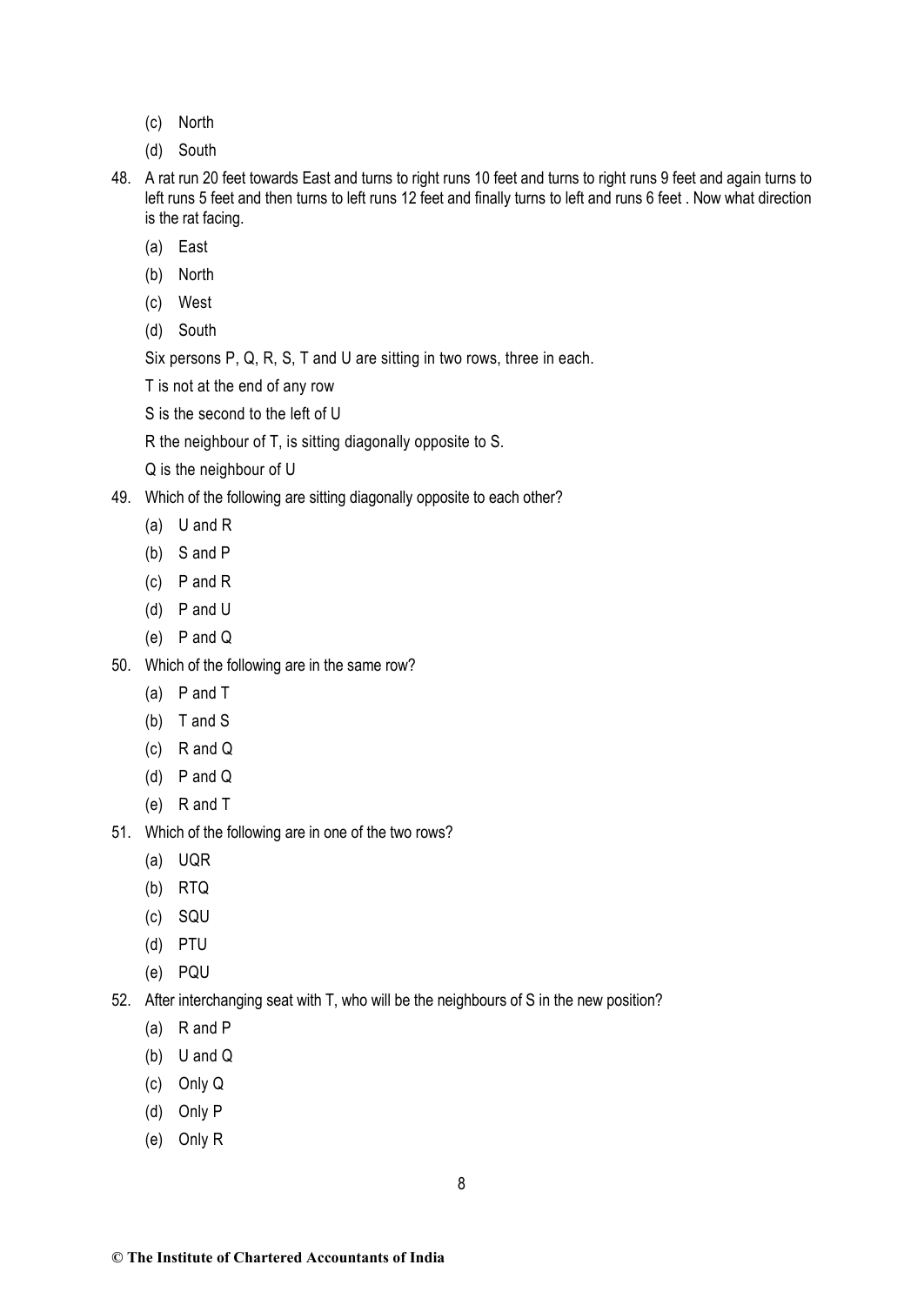- 53. P and Q are brothers. R and S are sister. P's son is S's brother. How is Q related to R?
	- (a) Uncle
	- (b) Brother
	- (c) Father
	- (d) Grandfather
- 54. A is B's daughter. B is C's mother. D is C's brother. How is D is related to A?
	- (a) Father
	- (b) Brother
	- (c) Son
	- (d) Grandfather
- 55. A and B are brothers. E is the daughter of F. F is the wife of B. What is the relation of E to A?
	- (a) Sister
	- (b) Daughter
	- (c) Niece
	- (d) Cousin
- 56. X and Y are the children of A. A is the father of X but Y is not his son. How is Y related to A?
	- (a) Sister
	- (b) Brother
	- (c) Son
	- (d) Daughter
- 57. Statement: All pens are cups.

All cups are bowls.

Conclusions: I. All pens are bowls.

II. All cups are pots.

- (a) If only I follows
- (b) If only conclusion II follows
- (c) If either I and II follows
- (d) If neither I nor II follows
- (e) If both I and II follow
- 58. Statement: All tables are rats.

Some rats are chairs.

Conclusions: I. All rats are tables.

II. Some chairs are not rats.

- (a) If only I follows
- (b) If only conclusion II follows
- (c) If either I and II follows
- (d) If neither I nor II follows
- (e) If both I and II follow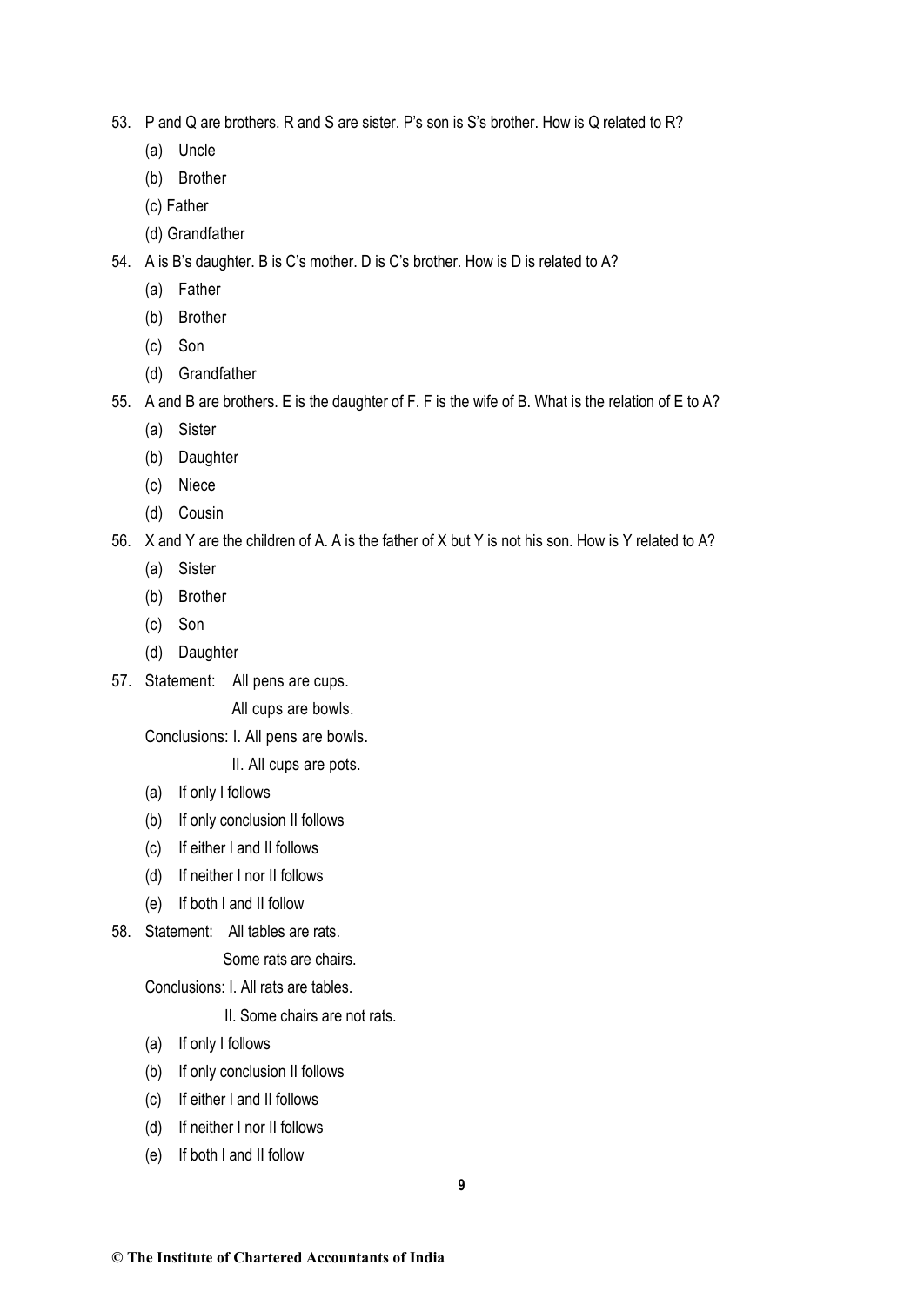59. Statement: Some cats are kittens.

All rats are kittens.

Conclusions: I. Some cats are rats.

II. Some rats are cats.

- (a) If only I follows
- (b) If only conclusion II follows
- (c) If either I and II follows
- (d) If neither I nor II follows
- (e) If both I and II follow
- 60. Statement: Some chairs are caps.

No cap is red.

Conclusions: I. Some caps are chairs.

II. No chair is red.

- (a) If only I follows
- (b) If only conclusion II follows
- (c) If either I and II follows
- (d) If neither I nor II follows
- (e) If both I and II follow

# **Part C : Statistics**

- 61. Correlation Co-efficient is entitled the units of measurements
	- (a) Independent
	- (b) Dependent
	- (c) Both
	- (d) none of these
- 62. If for two variable x and y, the covariance, variance of x and variance of y are 40, 16 and 256 respectively, what is the value of the correlation coefficient?
	- (a) 0.01
	- (b) 0.625
	- (c) 0.4
	- (d) 0.5
- 63. Two lines of regression are given by 5x+7y–22=0 and 6x+2y–22=0. If the variance of y is 15, find the standard deviation of x?
	- (a) 5
	- (b)  $\sqrt{7}$
	- (c)  $\sqrt{6}$
	- (d)  $\sqrt{8}$
- 64. In a normal distribution skewness is \_\_\_
	- (a) 0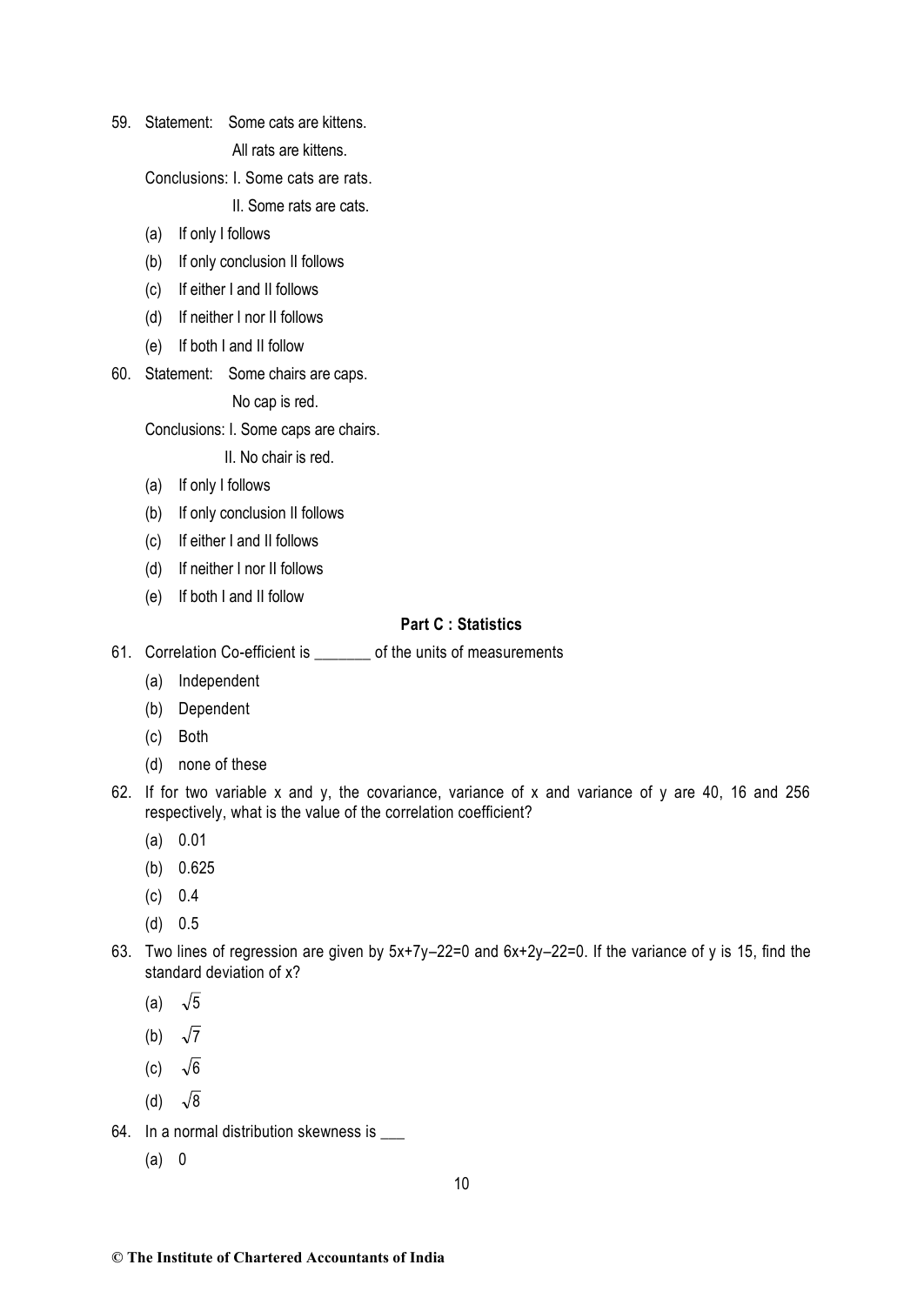- $(b) >3$
- $(c) < 3$
- $(d) < 1$

65. The mean of 1,2,3, .......... n is  $\frac{6}{5}$ 11  $\frac{x}{x}$ ; then the value of x is

- (a) 14
- (b) 13
- (c) 126
- (d) 11

66) Two variables x and y satisfy the relation  $3x - 2y - 25 = 0$  the mode of x is 25. Then the mode of y is:

- (a) 25
- (b) 30
- (c) 37.5
- (d) 52/3

67. for two numbers "a" and "b", Standard Deviation given by

(a) 
$$
\frac{|a-b|}{2}
$$
  
\n(b)  $\sqrt{\frac{a-b}{2}}$   
\n(c)  $\frac{a+b}{2}$ 

(d) 
$$
\sqrt{\frac{a+b}{2}}
$$

2

- 68. Which measure of dispersion is not affected in the presence of extreme observations?
	- (a) Range
	- (b) Mean deviation
	- (c) Standard deviation
	- (d) Quartile deviation
- 69. If x and y are related as  $3x + 4y = 20$  and the quartile deviation of x in 12. Then the Quartile deviation of y is:
	- (a) 16
	- (b) 14
	- (c) 10
	- (d) 9
- 70. For the two of towns, the co-efficient of rank correlation between the people living below the poverty line and increase population in 0.50. The sum of the squares difference in ranks awarded to their factors is 82.50, find the number of towns:
	- (a) 10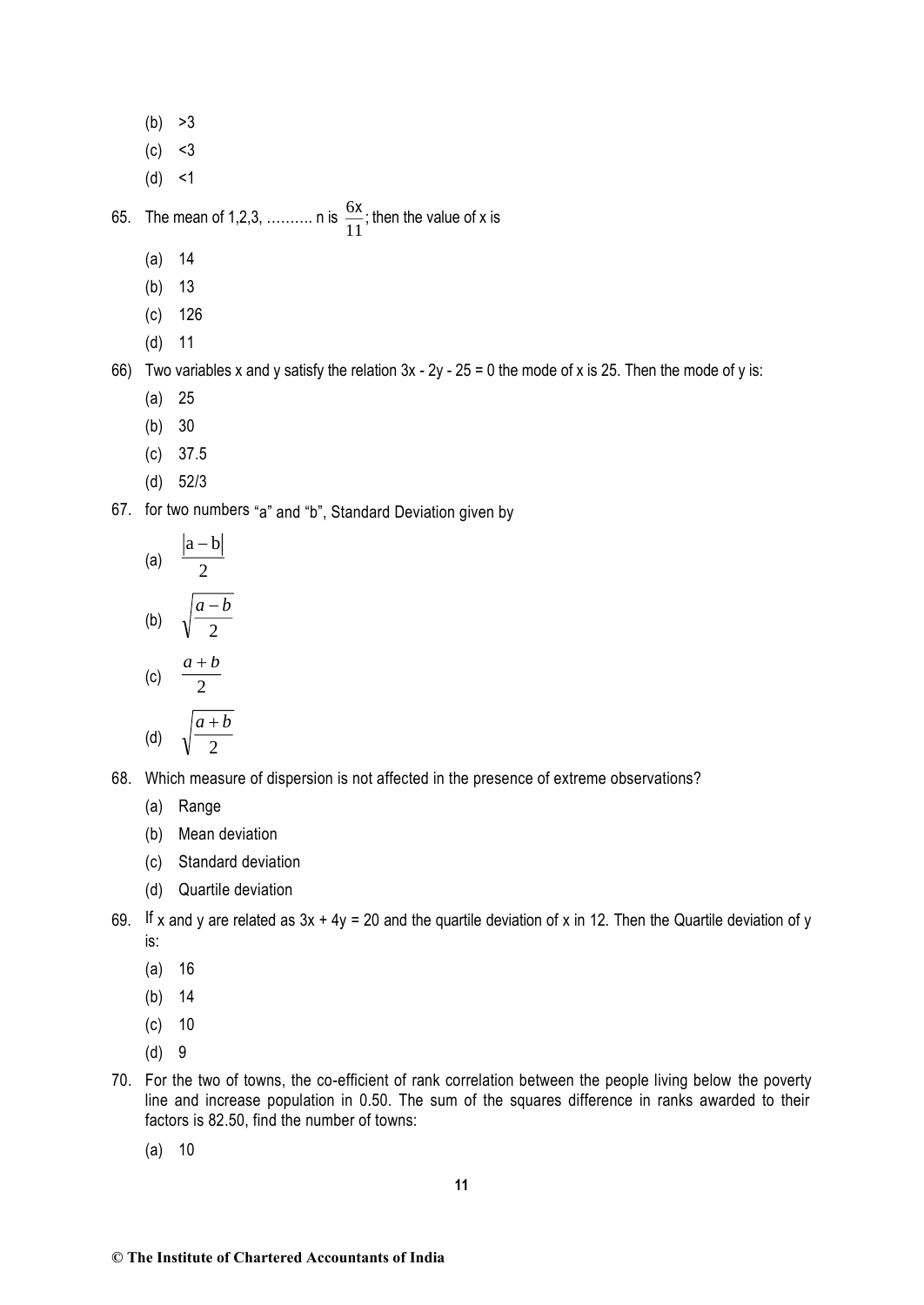- (b) 11
- (c) 12
- (d) 9

71. For a bivariate frequency table having  $(p + q)$  classification the total number of cells is

- (a) P
- (b)  $P + q$
- (c) q
- (d) pq
- 72. The two lines of regression becomes identical when
	- (a)  $r = 1$
	- (b)  $r = -1$
	- (c)  $r = 0$
	- (d) (a) or (b)
- 73. If x and y are two correlated variables with correlation coefficient 0.60. If u =3x +5 and
	- $V = 5y-7$ . The correlation coefficient of U and V is:
	- $(a) 0.60$
	- (b) 0.60
	- (c) 1
	- (d) 0.36
- 74**.** If the two regression co-efficient are 4 and 16 the percentage of unexplained variation is:
	- (a) 64
	- (b) 36
	- (c) 54
	- (d) 46
- 75. \_\_\_\_\_ in the entire upper part of the table which includes columns and sub-column numbers, unit(s) measurement
	- (a) Stub
	- (b) Box-head
	- (c) Body
	- (d) Caption
- 76. r, bxy, byx all have\_\_\_\_\_\_\_\_\_\_\_sign.
	- (a) Different
	- (b) Same
	- (c) Both
	- (d) None of them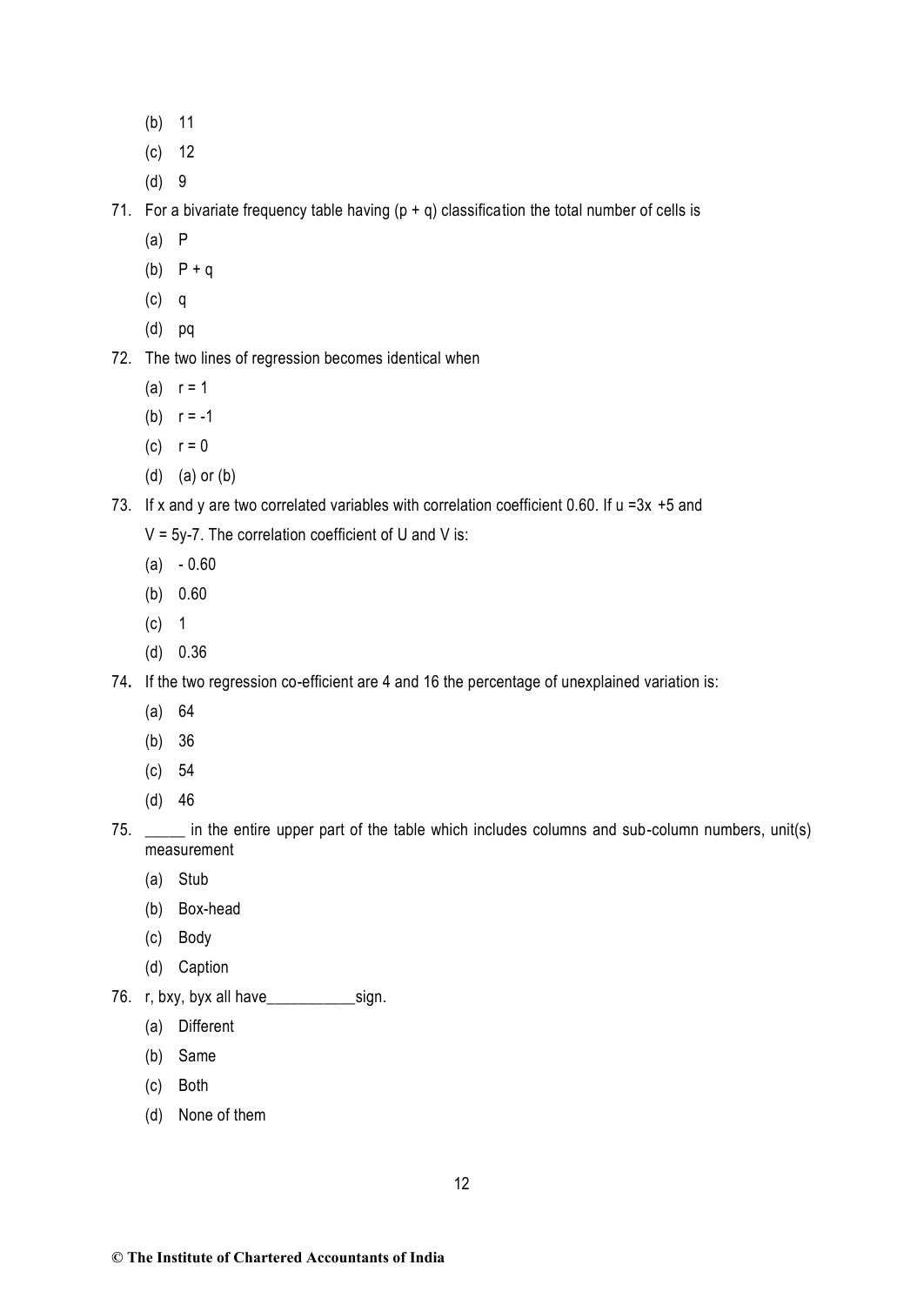77. For a random variable x; the probability deviatory function is given by:

$$
f(x) = \frac{e^{-(x-4)^2}}{\sqrt{\prod}}
$$
 for  $-\infty < x < \infty$  Find the mean and variance of its distribution  
\n(a)  $\mu = 2$ ;  $\sigma^2 = \frac{1}{4}$   
\n(b)  $\mu = 4$ ;  $\sigma^2 = \frac{1}{2}$   
\n(c)  $\mu = \frac{1}{4}$ ;  $\sigma^2 = \frac{1}{2}$ 

- (d) None of them
- 78. Find the points of inflexion of the normal curve

$$
f(x) = {1 \over 4\sqrt{2\pi}} e^{-{(x-10)^2 \over 32}}
$$
 for  $-\infty < x < \infty$ 

- (a) 6 and 14
- (b) 6 and 12
- (c) 7 and 10
- (d) 10 and 12
- 79. If x and y are independent normal variably with mean 100 and 80 respectively and Standard deviation as 4 and 3 respectively. What is the Standard deviation of  $(x+y)$  ?
	- (a) (180, 5)
	- (b) (180, 25)
	- (c) (100, 15)
	- (d) None of them
- 80. The value of e is
	- (a) 2.7183
	- (b) 2.1786
	- (c) 2.1643
	- (d) 0
- 81. \_\_\_\_\_ is an extent of time reverted test
	- (a) Factor reversal test
	- (b) Circular Test
	- (c) Both
	- (d) None of them
- 82. The ideal average particular suitable for the construction of Index number is
	- (a) AM
	- (b) GM
	- (c) HM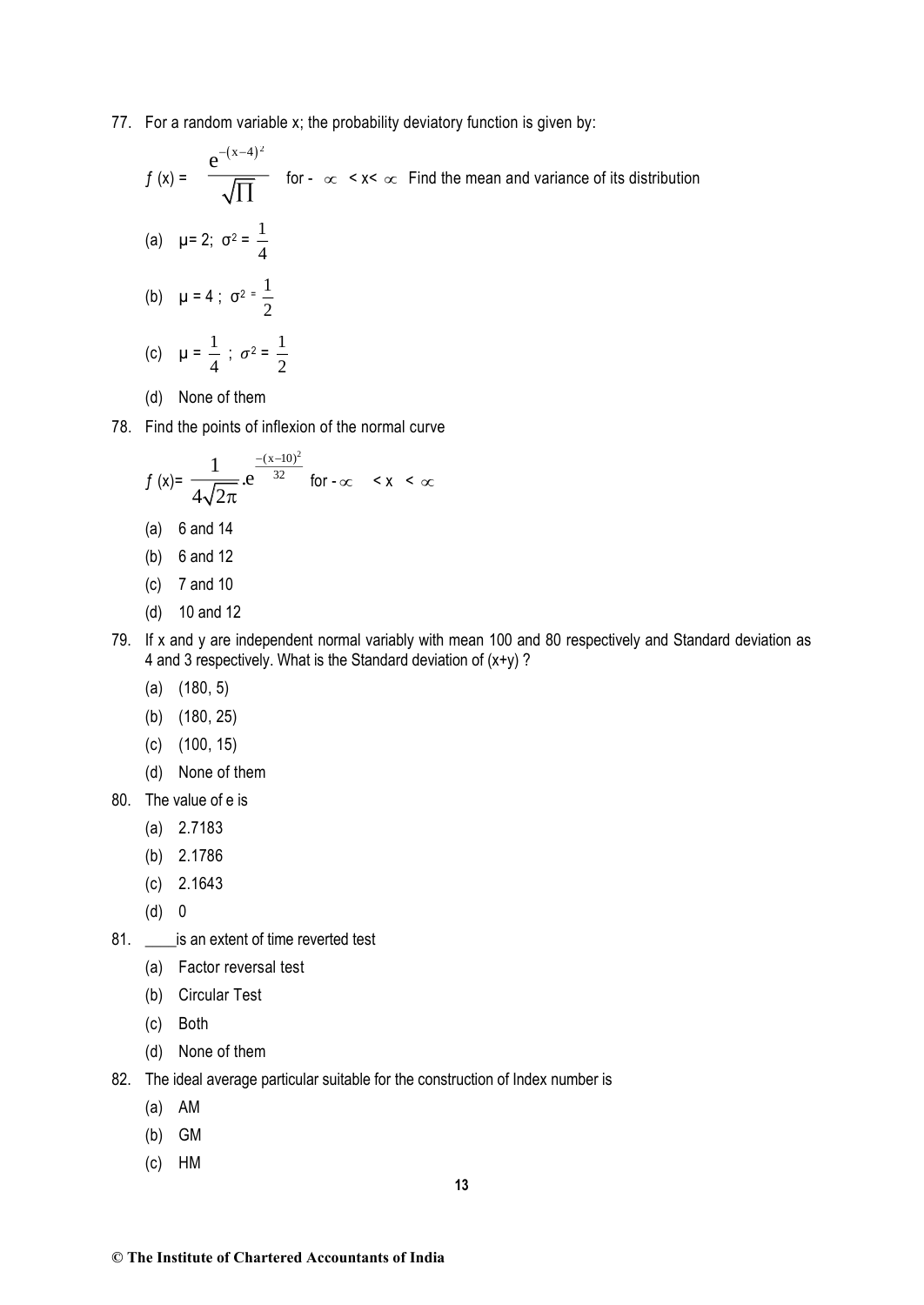- (d) None
- 83. Consumer price Index number from a year 2004 to 2010 changed 100 to 200. The salary of an employee has changed from Rs.3,000 to
	- (a) Rs.3,500
	- (b) Rs.2,500
	- (c) Rs.6,000
	- (d) Rs.3,500
- 84. A, B and C are three mutually exclusive and exhaustive events such that P(A)=2P(B)=3P(C). What is  $P(B)$ ?
	- (a) 6/11
	- (b) 3/11
	- (c) 1/6
	- (d) 1/3
- 85. The odds in favour of an event is 2:3 and the odds against another event is 3:7. Find the probability that only one of the two events occurs.
	- (a) 27
	- 50
	- (b) 17
	- 50
	- (c)  $\frac{37}{1}$
	- $\overline{50}$
	- (d) none of these

86. Given that P(A) =1/2 and P(B) =1/3 ,P(A∩B)=1/4,what is P(A'/B')

- (a) 1/2
- (b) 7/8
- (c) 5/8
- (d) 2/3

87. The probability distribution of a random variable is as follows

|  | . . | $\cdots$ |  |
|--|-----|----------|--|

The variance of x is

- (a) 2.1
- (b) 4.41
- (c) 2.32
- (d) 2.47

88. If x is a Poisson variate such that  $P(x=2) = 9P(x=4) + 90P(x=6)$ , find mean of x.

- (a)  $m = 2$
- (b)  $m = 1$
- (c)  $m = \pm 1$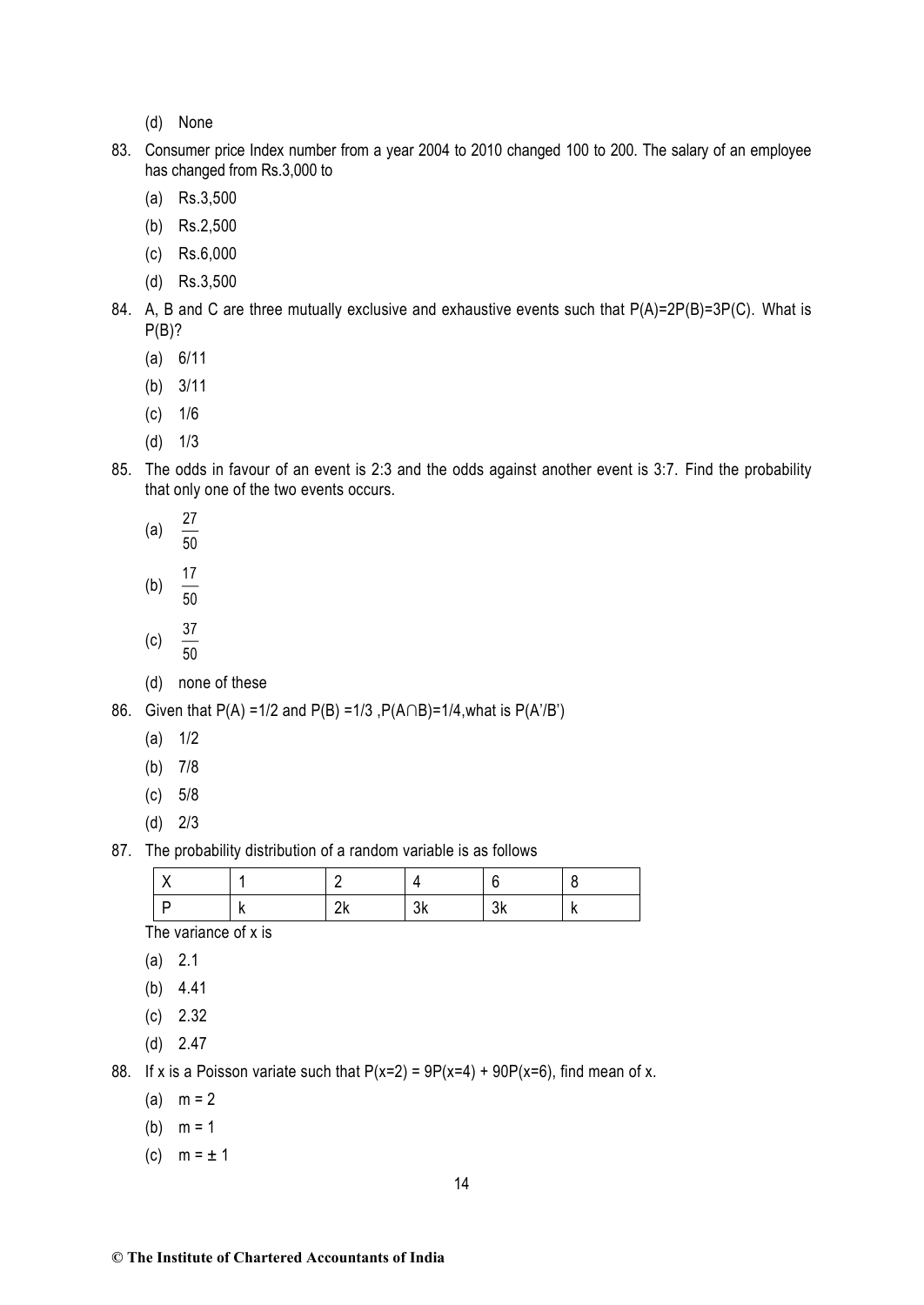(d)  $m = -4$ 

89. The probability of A solving a problem is  $\frac{7}{16}$  $\frac{1}{12}$  the odds against solving a problem

- (a) 5:7
- (b) 4:7
- (c) 5:8
- (d) 4:5

# 90. If variance of random variable x is 23, then what's the variance of 2x+10

- (a) 56
- (b) 33
- (c) 46
- (d) 92

91. The coefficient of Mean deviation about mean for the first 9 natural numbers?

- (a) 200/9
- (b) 80
- (c) 400/9
- (d) 50
- 92. Mode of distribution can be obtained from
	- (a) Histogram
	- (b) Less than type of ogives
	- (c) More than type of ogives
	- (d) Frequency polygon
- 93. If cov  $(x, y) = 25$ , what restrictions should put for the standard deviations of x and y?
	- (a) No restriction
	- (b) The product of Standard deviations should be more than 25
	- (c) The product of Standard deviations should be less than 25
	- (d) The sum of Standard deviations should be less than 25
- 94. What is the coefficient of variation of x, characterised by the following probability density function: f(x)

$$
= \frac{1}{4\sqrt{2\pi}} e^{\frac{-(x-10)^2}{32}} \quad \text{for } -\alpha < x < \alpha
$$

- (a) 50
- (b) 60
- $(c)$  40
- (d) 30

95. A binomial distribution has  $n= 48$ ,  $p = \frac{1}{4}$ . Then SD

- (a) 12
- (b) 3
- (c) 6